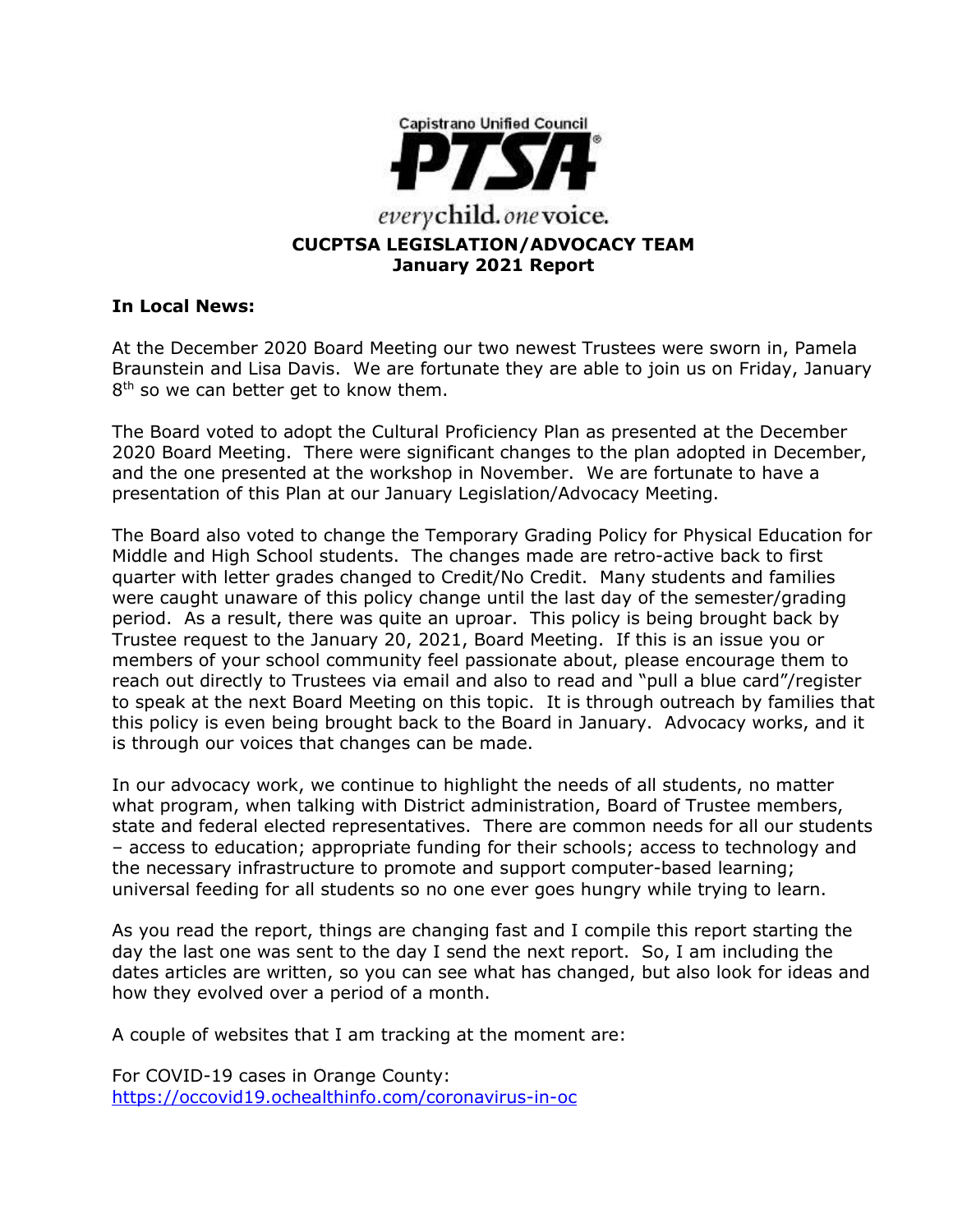California Blueprint for a Safer Economy:

<https://covid19.ca.gov/safer-economy/>This site updates every Tuesday with new data and updated county color coding.

Orange County COVID-19 Dashboard:

[https://ochca.maps.arcgis.com/apps/opsdashboard/index.html#/cc4859c8c522496b9f2](https://ochca.maps.arcgis.com/apps/opsdashboard/index.html#/cc4859c8c522496b9f21c451de2fedae) [1c451de2fedae](https://ochca.maps.arcgis.com/apps/opsdashboard/index.html#/cc4859c8c522496b9f21c451de2fedae) where you can track daily reported cases, deaths, cumulative numbers and other statistics specific to Orange County.

Agendas from the most recent Board of Trustee meetings can be found here:

November 18, 2020 – Board Meeting - [https://capousd](https://capousd-ca.schoolloop.com/file/1514016268888/1531973256666/3191114534131122296.pdf)[ca.schoolloop.com/file/1514016268888/1531973256666/3191114534131122296.pdf](https://capousd-ca.schoolloop.com/file/1514016268888/1531973256666/3191114534131122296.pdf) November 4, 2020 – Board Workshop - [https://capousd](https://capousd-ca.schoolloop.com/file/1514016268888/1531973256666/4184160112065181941.pdf)[ca.schoolloop.com/file/1514016268888/1531973256666/4184160112065181941.pdf](https://capousd-ca.schoolloop.com/file/1514016268888/1531973256666/4184160112065181941.pdf) (Agenda only - exhibits not available at time of writing.)

Minutes and Audio Recordings of Meetings can be found at [https://capousd](https://capousd-ca.schoolloop.com/pf4/cms2/view_page?d=x&group_id=1514016268888&vdid=wi10b1qsopu12s)[ca.schoolloop.com/pf4/cms2/view\\_page?d=x&group\\_id=1514016268888&vdid=wi10b1](https://capousd-ca.schoolloop.com/pf4/cms2/view_page?d=x&group_id=1514016268888&vdid=wi10b1qsopu12s) [qsopu12s](https://capousd-ca.schoolloop.com/pf4/cms2/view_page?d=x&group_id=1514016268888&vdid=wi10b1qsopu12s) Minutes are listed once approved, audio is typically posted within a day or two of the meeting. Also, on this page are links to 2018-2019 minutes/agendas/audio and previous years.

# **CUCPTSA Legislation/Advocacy Racial Equity Book Club –**

We have formed our own Racial Equity Book Club – we will provide summaries of what we learned from each book read. Other updates from the book club will be included here as well.

# **From Fourth District PTA:**

# **SACRAMENTO SAFARI – Save the Dates – February 22-26, 2021**

Sacramento Safari is being held virtually this year with workshops on Monday – Thursday, and meetings with legislators on Friday, February 26, 2021. More news to come on this exciting event. As of right now we do not know what the cost will be  $-$  so please keep Sacramento Safari in your budgets, you do not need to release funds until closer to the event. HOWEVER, it should be much more affordable than in the past since we are not paying for airfares, hotels, or meals. Sacramento Safari is open to ALL PTA members, not just leg reps. This will be a great year to expose additional PTA members to what happens during this important annual advocacy trip and hopefully build upon this year for the future.

# **Talking Points for Legislative Chairs, December 2020**

Details are in the December issue of the *Advocacy Communicator.*

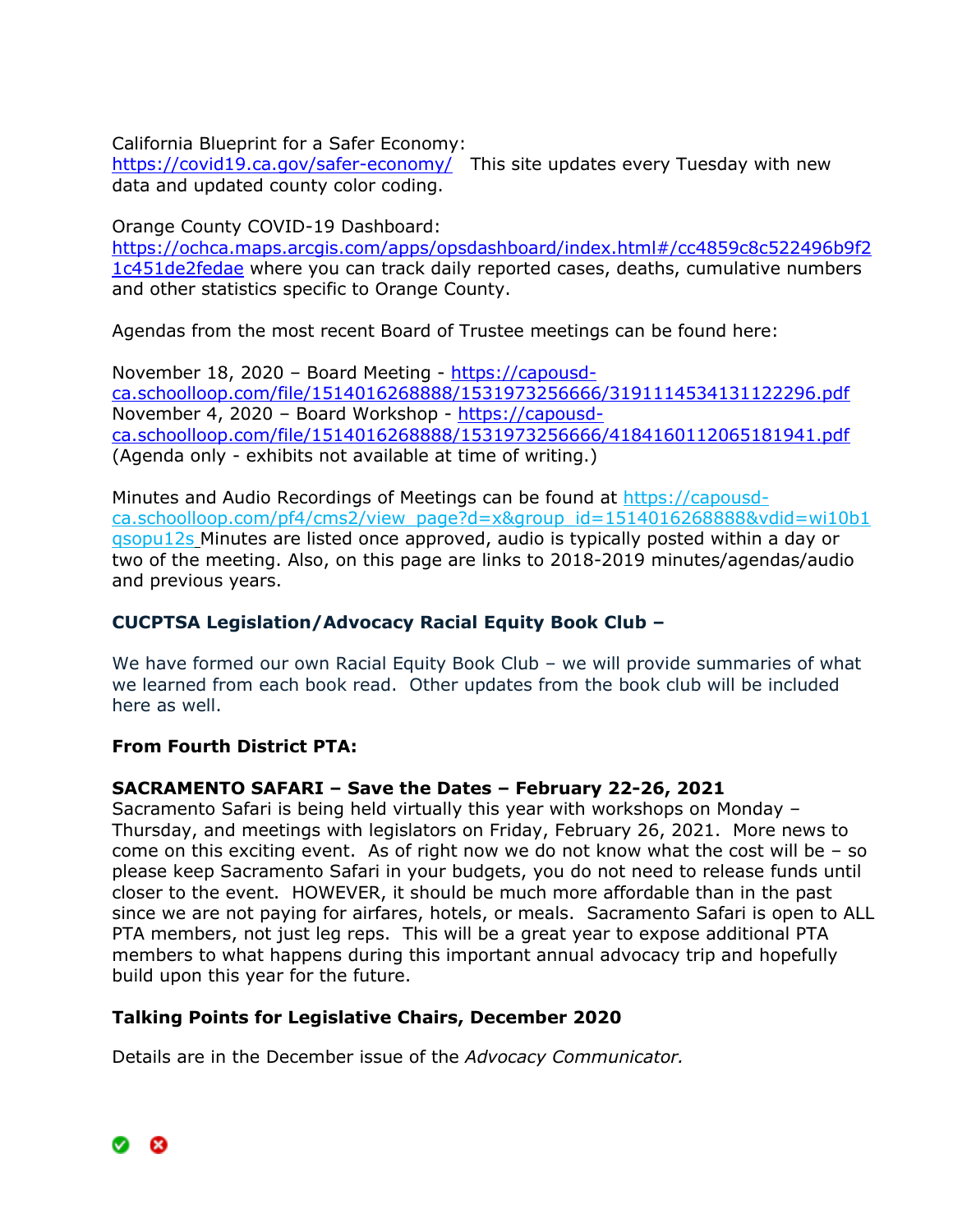- The California economy is doing better than anticipated and the Legislative Analyst's Office predicts that the state will receive \$26 billion more in tax revenues than expected, give or take \$10 billion. That would be good news, but our schools still need more federal funding to help them deal with the impacts of the pandemic. The Communicator has a link so that we can easily contact our U.S. senators and representatives and ask them to approve pandemic relief funding.
- Sacramento Safari will be virtual this year, making it easy for all of us to attend. There will be a sneak peek on February 5 from 9:30 a.m. to 11 a.m. Safari sessions will be held the morning of February 22 and in the afternoon on February 23.
- We all need to sign up for action alerts from Fourth District PTA and California State PTA, so we can contact state legislators when it's important to support or oppose a bill. The link to do that and a link to find out the names and contact information for your state legislators are in the newsletter.
- California State PTA's Legislation Conference will also be virtual. It will be held on February 8 and 9, and costs \$50 (which should be reimbursed by your PTA). The link to get more information and register is in the newsletter.
- The tobacco industry succeeded in collecting a million signatures to stop a new state law that bans the sale of flavored tobacco products to children and adults. California State PTA worked very hard to get this law passed. If the secretary of state approves the signatures, the law will be delayed until the November 2022 election, when voters will decide whether to keep or reject the law.
- The Communicator lists Orange County election results for state senate and state assembly positions.

Back issues of the Communicator can be found at: <http://www.fourthdistrictpta.org/advocacy-communicator/>

# **CA PTA Monthly Advocacy Calls:**

Join California State PTA Director of Legislation Shereen Walter and members of the Legislation Team on Wednesdays.

Here is the schedule of upcoming advocacy webinars through June 2021. The webinars generally take place the first Wednesday of every month, from 7:00-8:00 p.m. (with some exceptions):

- January 6, 2021
- Feb. 3, 2021
- March 3, 2021
- April 7, 2021
- May 5, 2021
- June 2, 2021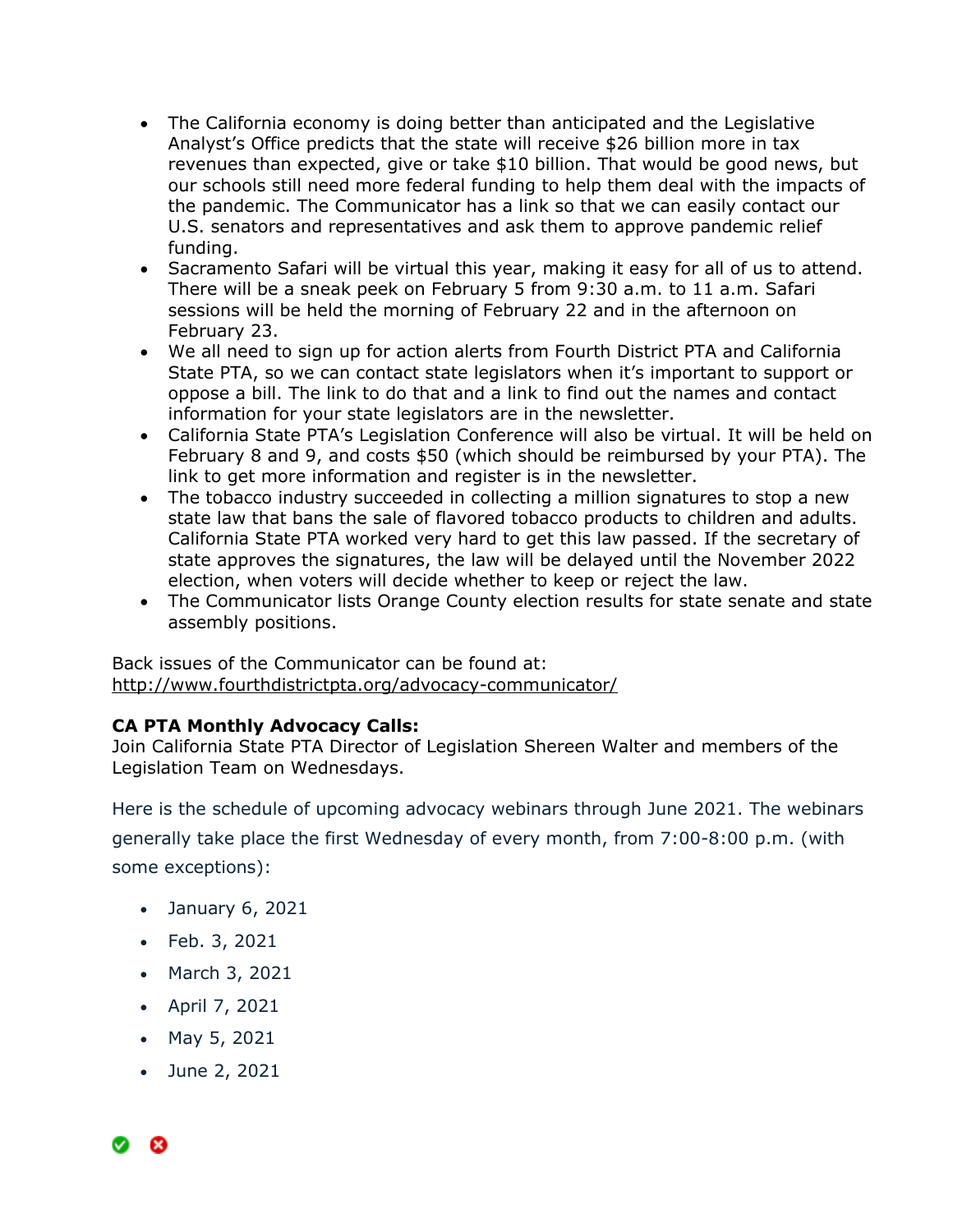To register for any or all of these webinars, click here: [https://attendee.gotowebinar.com/rt/31940121174953740](http://capta.bmetrack.com/c/l?u=AB6FF6E&e=10CEA9F&c=4592C&t=0&l=2971D61A&email=TepeYfBsuqqthho6K9B9EXzBjzlZ2TJR&seq=1)

## **California PTA News:**

California State PTA is excited to announce that we will be holding an **all-virtual** Legislation Conference on **February 8-9, 2021**. We hope you will join us for this new and exciting format!

During the conference, whose theme is **"A Path to Equity,"** you'll hear from legislators and other leaders from around the state on matters that are important to the children and families of California. There will also be a strong focus on how to schedule, plan and execute a meeting with your legislators.

The cost will be \$50. Registration information is coming soon  $\triangle$  keep an eye on your email, the California State PTA website - [https://capta.org/programs-events/legislation](https://capta.org/programs-events/legislation-conference/)[conference/](https://capta.org/programs-events/legislation-conference/) , and our social media accounts!

#### **In State News:**

**School 'wellness centers' could be an answer to soaring mental health needs in California: Schools should join with health agencies and nonprofits to provide mental and physical health services for families, commission says.** By Carolyn Jones – December 9, 2020 – Responding to a surge in student anxiety and depression – exacerbated by the pandemic – a state commission has called for California schools to move quickly to become "wellness centers" addressing mental and physical health needs among K-12 students and their families. Through agreements with nonprofits and government health agencies, schools would offer psychological services, basic medical care and other services to help families navigate trauma and other challenges, according to a recently released report by the state Mental Health Services Oversight and Accountability Commission. Read the complete article at: [School 'wellness centers' could be an answer to soaring mental health needs in](https://edsource.org/2020/school-wellness-centers-could-be-an-answer-to-soaring-mental-health-needs-in-california/)  [California | EdSource](https://edsource.org/2020/school-wellness-centers-could-be-an-answer-to-soaring-mental-health-needs-in-california/) In CUSD we are lucky to have Wellness Centers at several of our high schools to help with our student mental health needs, however, more is still needed.

**Teachers and school staff in California increasingly likely to get vaccine in next round –** By Diana Lambert – December 22, 2020 – After frontline medical workers and residents of long-term care facilities receive vaccines, a consensus is emerging among health experts advising officials in California and nationally that teachers and other school staff be high on the priority list to be vaccinated next. Read the complete article at: [Teachers and school staff in California increasingly likely to get vaccine in next](https://edsource.org/2020/teachers-and-school-staff-in-california-increasingly-likely-to-get-vaccine-in-next-round/)  [round | EdSource](https://edsource.org/2020/teachers-and-school-staff-in-california-increasingly-likely-to-get-vaccine-in-next-round/)

**Newsom offers \$2 billion plan to bring back in-person instruction in elementary grades**– By John Fensterwald and Louis Freedberg – December 30, 2020- Gov. Gavin Newsom presented a \$2 billion proposal for financial incentives Wednesday to prod school districts to bring back elementary school students for in-person

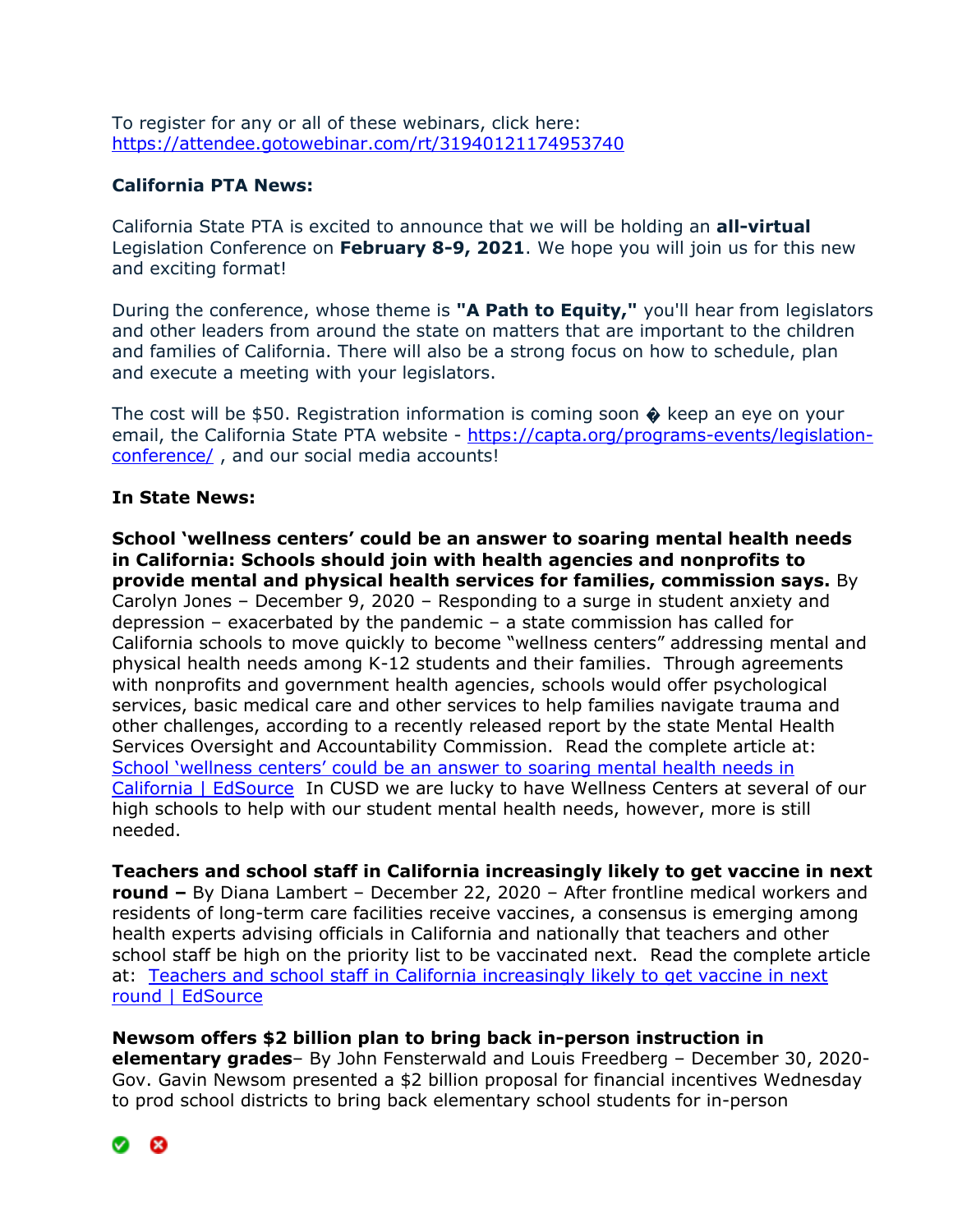instruction, starting in mid-February. … School districts would receive extra funding – from \$450 to about \$700 per student – if they agreed to a timetable for reopening schools, a rigorous regimen of testing both students and staff for the virus, and a strict health and safety plan that teachers and employee unions would have to consent to. Newsom said more details would be available with the state budget next week. … Districts would receive a minimum of \$450 for every student in the district, plus additional money per student based on the Local Control Funding Formula. It provides extra money for English learners, homeless, foster and low-income students. Read the complete article at: [Newsom offers \\$2 billion plan to bring back in-person instruction in](https://edsource.org/2020/newsom-to-announce-plan-to-encourage-in-person-instruction-in-elementary-grades/)  [elementary grades | EdSource](https://edsource.org/2020/newsom-to-announce-plan-to-encourage-in-person-instruction-in-elementary-grades/) Hint – Capistrano stands to gain \$450 per student since we have re-opened to in-person instruction. School districts that reopened earlier this school year also qualify for these payments, it is not just districts that waited till February to reopen. The \$2 billion would fall under Prop 98 funding – so it needs to be considered in how it affects total school funding, since it seems to be moving funding from one line to the next all within Prop 98. It will be interesting to see how this falls out within the proposed budget that is due out in early January 2021.

**California teachers' unions affirm opposition to opening schools without more safety precautions –** By Louis Freedberg – December 18, 2020 – As the pandemic continues to spread in a seemingly uncontrolled fashion, California's leading teachers' unions have affirmed their opposition to school openings without significantly more safety precautions, furthering complicating hopes for bringing more students back to school for in-person instruction. …. However, the California Teachers Association on Wednesday sent a letter to lawmakers saying that even those schools in purple counties that are already offering in-person instruction should not be allowed to do so. "CTA continues to believe that schools in communities at Purple Tier levels of transmission and risk should not be open or reopen," a letter from CTA president E.Toby Boyd and other top CTA leaders said. Read the complete article at: [California teachers' unions](https://edsource.org/2020/california-teachers-unions-affirm-opposition-to-opening-schools-without-more-safety-precautions/)  [affirm opposition to opening schools without more safety precautions | EdSource](https://edsource.org/2020/california-teachers-unions-affirm-opposition-to-opening-schools-without-more-safety-precautions/)

**Momentum to offer more in-person public school instruction in California comes to a halt –** by Louis Freedberg and Alexander Montero – December 24, 2020 – With the coronavirus out of control in California, and the health system reaching a breaking point, momentum toward opening more public schools for in-person instruction has largely come to a halt. … Some districts already offering in-person instruction are returning to distance learning, if only temporarily, as school leaders try to get through the holiday season and weather the full force of the pandemic's spread. Read the complete article at: [Momentum to offer more in-person public school](https://edsource.org/2020/momentum-to-offer-in-person-public-school-instruction-in-california-comes-to-a-halt/)  [instruction in California comes to a halt | EdSource](https://edsource.org/2020/momentum-to-offer-in-person-public-school-instruction-in-california-comes-to-a-halt/)

**California Assembly leaders press for all districts to resume in-school teaching in the spring: Legislation would require a return in stages once a county is out of the purple tier.** By John Fensterwald – December 8, 2020 - L ooking beyond the state-ordered Covid lockdown that has shut down all but essential services in all but a handful of counties in California, three Democratic Assembly leaders proposed legislation Monday that would require public school students to physically return to school in stages by early spring, after public health officials lift closure orders. Read the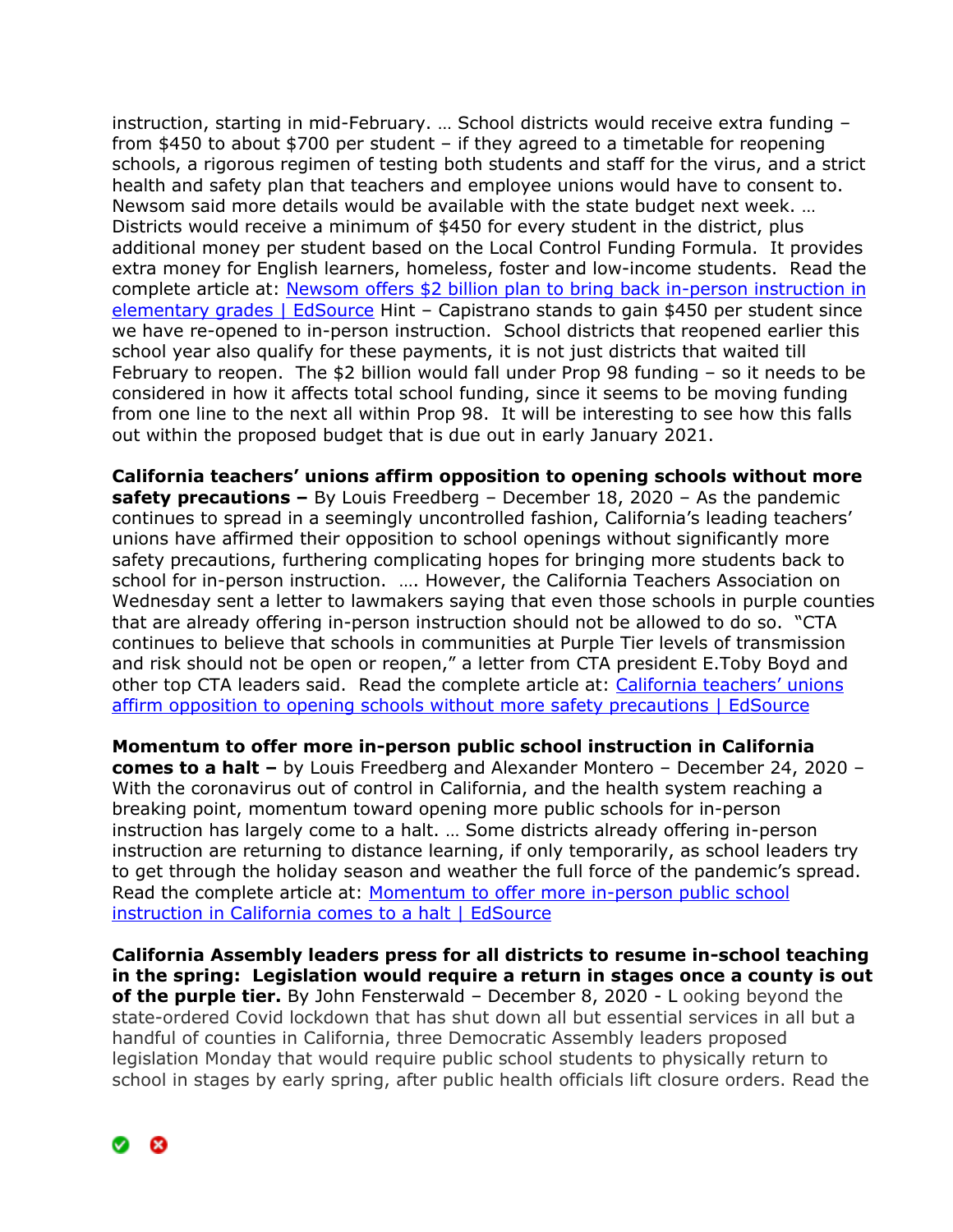complete article at: [California Assembly leaders press for all districts to resume in](https://edsource.org/2020/assembly-leaders-press-for-all-districts-to-resume-in-school-teaching-in-the-spring/)[school teaching in the spring | EdSource](https://edsource.org/2020/assembly-leaders-press-for-all-districts-to-resume-in-school-teaching-in-the-spring/)

**California substitute shortage compounded by pandemic could keep some schools closed: Lack of childcare, reluctance to learn new technology and fear of returning to classrooms during the pandemic are keeping subs at home** – by Diana Lambert – December 28, 2020 – A critical shortage of substitute teachers during the pandemic may make it difficult for some California school districts to reopen campuses or to keep open schools already offering in-person instruction. A sharp decline in applications for substitute teaching credentials since January, as well an exodus of already credentialed substitutes, have left some districts unable to keep classrooms open, especially as more teachers are quarantined after potential exposure to Covid-19. Read the complete article at: [California substitute shortage compounded](https://edsource.org/2020/california-substitute-shortage-compounded-by-pandemic-could-keep-some-schools-closed/)  [by pandemic could keep some schools closed | EdSource](https://edsource.org/2020/california-substitute-shortage-compounded-by-pandemic-could-keep-some-schools-closed/)

**Another step toward universal preschool in California?** By Karen D'Souza – December 9, 2020 - Long a goal of early childhood advocates, universal preschool came a step closer to becoming reality this week. Assemblyman Kevin McCarty, D-Sacramento, a veteran advocate for early education, and other legislators on Tuesday proposed a sweeping suite of bills to help reform the state's early childhood system. The bills seek to expand transitional kindergarten to all 4-year-olds, make child care more affordable by creating a sliding scale for family fees, increase reimbursement rates for preschool teachers and bar expulsions and suspensions in preschool. Read the complete article at: [Another step toward universal preschool in California? | EdSource](https://edsource.org/2020/another-step-toward-universal-preschool-in-california/)

**How P.E. teachers are trying to get students off the couch during the pandemic – Keeping students active is crucial for their mental and physical health – especially now, teachers say.** By Carolyn Jones – November 5, 2020 – Imagine trying to work out in a crowded living room, with no exercise equipment besides rolled-up socks and soup cans. … For many students in California, that's what physical education class looks like these days. Since campuses closed in March, P.E. teachers are scrambling for creative ways to keep students physically active – with no gymnasiums, sports fields or playgrounds – at a time when experts say students' physical and mental health is paramount. Read the complete article at: [https://edsource.org/2020/how-p-e-teachers-are-trying-to-get-students-off-the-couch](https://edsource.org/2020/how-p-e-teachers-are-trying-to-get-students-off-the-couch-during-the-pandemic/)[during-the-pandemic/](https://edsource.org/2020/how-p-e-teachers-are-trying-to-get-students-off-the-couch-during-the-pandemic/)

# **At the National Level:**

**California school districts, charter schools to get \$6.8 billion, in varying amounts, of federal aid: Title 1 funding formula will determine big differences in federal aid –** By John Fensterwald and Daniel J. Willis – December 27, 2020 – The Covid-19 relief package Congress approved before Christmas will provide at least \$6.8 billion to California's school districts and charter schools. That equals about an eighth of the \$54.9 billion that Congress will award to K-12 schools. President Trump signed the bill Dec.27 after threatening to veto it. … For K-12 schools, the new federal funding is about four times as much as the \$13.5 billion in aid for schools under the CARES Act that Congress passed in March. But the combination of the two – about \$70 billion – is

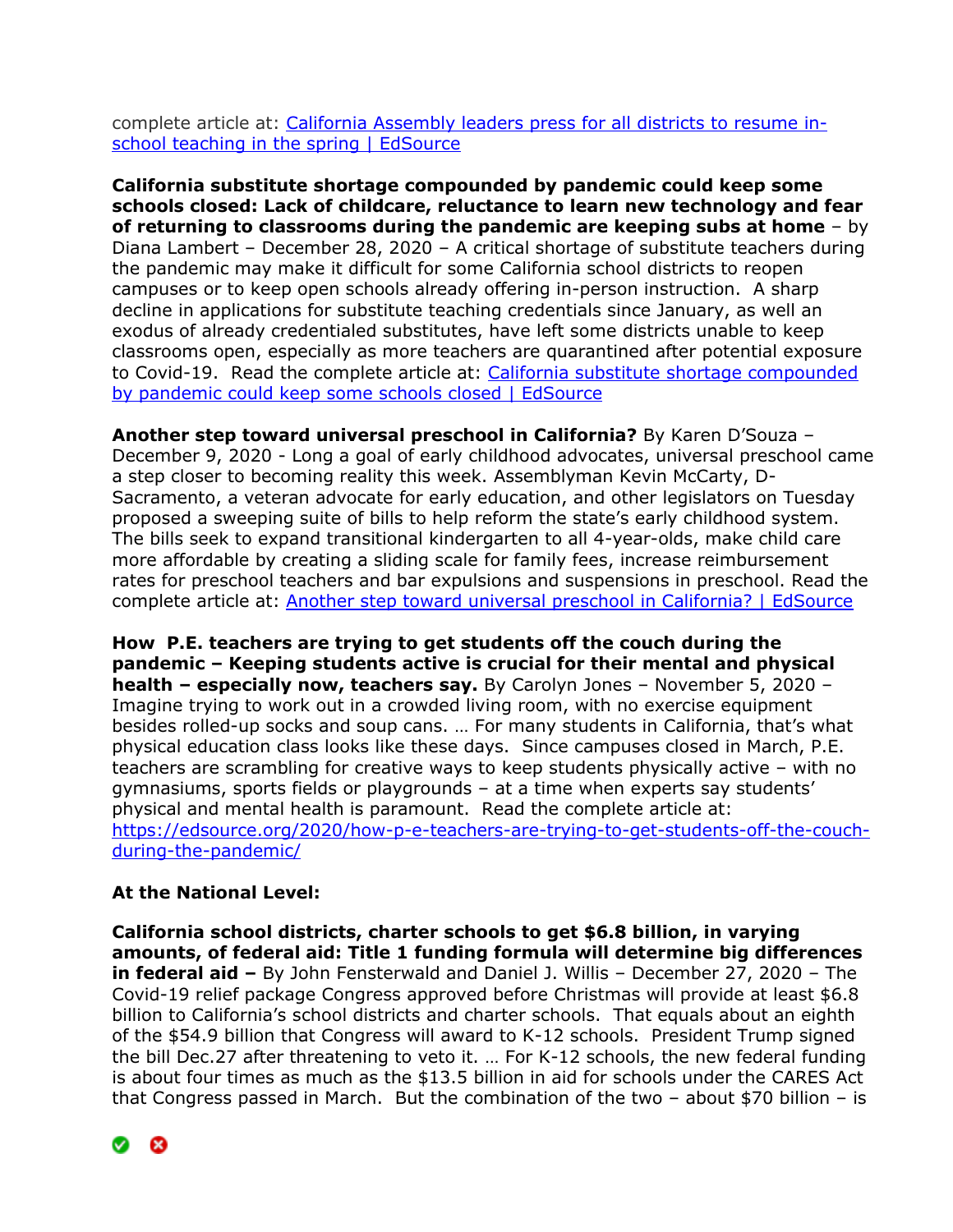substantially less than the \$98 billion that Congress provided K-12 under the economic recovery act that Congress funded in the midst of the Great Recession a decade ago, said Michael Griffith, a national expert on school finance who is currently a senior researcher and policy analyst at the Palo Alto-based Learning Policy Institute. Read the complete article at: [California school districts, charter schools to get \\$6.8 billion, in](https://edsource.org/2020/california-school-districts-charter-schools-to-get-6-8-billion-in-varying-amounts-of-federal-aid/)  [varying amounts, of federal aid | EdSource](https://edsource.org/2020/california-school-districts-charter-schools-to-get-6-8-billion-in-varying-amounts-of-federal-aid/)

**Database: Covid relief by district in California** – By Daniel J. Willis and Justin Allen – December 27, 2020 - California will receive \$6.8 billion of the \$54.9 billion that Congress in Covid-19 relief funding for K-12 schools that President Trump signed into law Dec. 27. This database shows the distribution of the 90 percent of funding that will be distributed based on how much a school district or charter school receives in Title I funding. Because Title I is tied to the number of low-income children in a district, the amounts will vary considerably. Gov. Gavin Newsom has discretion over how to allot the remaining 10 percent to K-12 schools. Search through the database at: [Database: Covid](https://edsource.org/2020/covid-relief-by-district-in-california/)  [relief by district in California | EdSource](https://edsource.org/2020/covid-relief-by-district-in-california/) Hint it is estimated that Capistrano Unified will receive approximately \$15,387,639.

**Biden nominates Connecticut schools chief Cardona as education secretary –**

by Kara Arundel – December 23, 2020 – Miguel A. Cardona, Connecticut's Commissioner of Education and a former elementary school teacher and principal, was nominated as the 12<sup>th</sup> secretary of the U.S. Department of Education to serve the incoming Biden administration. He still needs to be confirmed by the U.S. Senate. Read more about Cardona's background and experience at: Biden nominates Connecticut [schools chief Cardona as education secretary | K-12 Dive](https://www.k12dive.com/news/biden-set-to-nominate-cardona-experienced-educator-as-secretary-of-ed/)

**Turning cameras off to keep student engagement on** by Lauren Barack – December 9, 2020 – Requiring students to keep their video cameras on during virtual classes may create privacy issues, according to online learning considerations from the Future of Privacy Forum and the National Education Association. Cameras that peer into a student's home life can blue the boundary between their school environment and personal world, which have merged during the pandemic. That window may also reveal details about a student's life they may not want seen. Read the complete article at: [Turning cameras off to keep student engagement on | K-12 Dive](https://www.k12dive.com/news/turning-cameras-off-to-keep-student-engagement-on/)

**Tracking how the coronavirus is impacting school districts: From the shift to distance learning to the impact on school budgets, we're collecting news, analysis and expert advice on how K-12 is responding to the pandemic.** By Roger Riddell, Naaz Modan, and Kara Arundel – this is updated almost daily and you can review back to mid-May by week to see what has been happening. …. The nation's public school districts faced unprecedented disruption to the school year as the novel coronavirus pandemic shut down buildings and forced learning online, to the extent educators were able to do so. Shutdowns forced districts and policymakers alike to make strides in addressing the "homework gap" resulting from a lack of home internet and device access that already adversely affected many students prior to shutdowns. Further complicating the situation: Educators needed additional training, the delivery of curriculum had to be rethought, and many low-income students' only guaranteed meals throughout the day were through school programs. … And that's not even considering